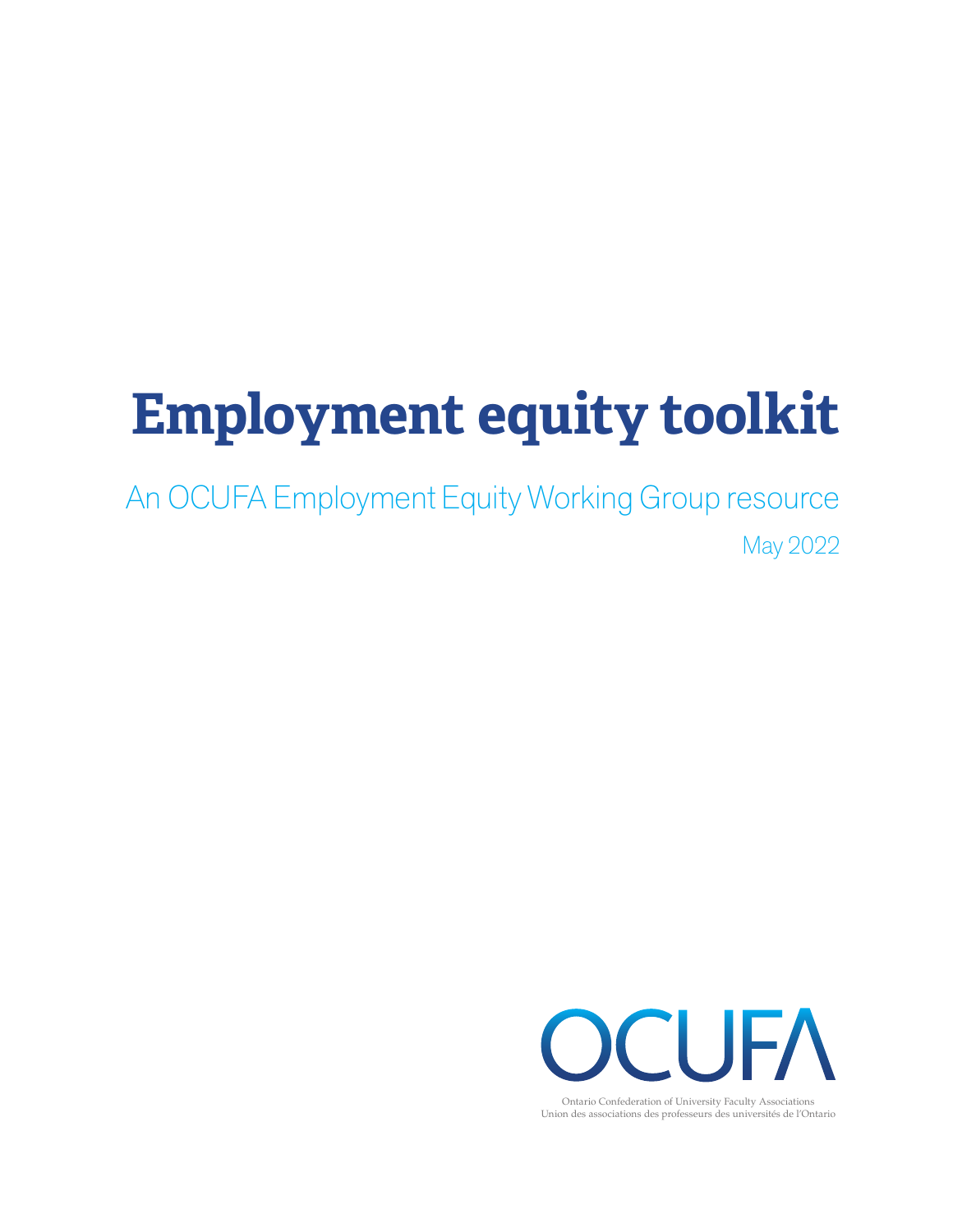#### **Employment equity toolkit**

An OCUFA Employment Equity Working Group resource

May 2022

Ontario Confederation of University Faculty Associations (OCUFA)

The Ontario Confederation of University Faculty Associations has been the provincial voice of university faculty since 1964. OCUFA represents over 17,000 professors, academic librarians, and other academic professionals in 30 member associations across Ontario.

17 Isabella Street, Toronto, Ontario M4Y 1M7 416-979-2117 | ocufa@ocufa.on.ca www.ocufa.on.ca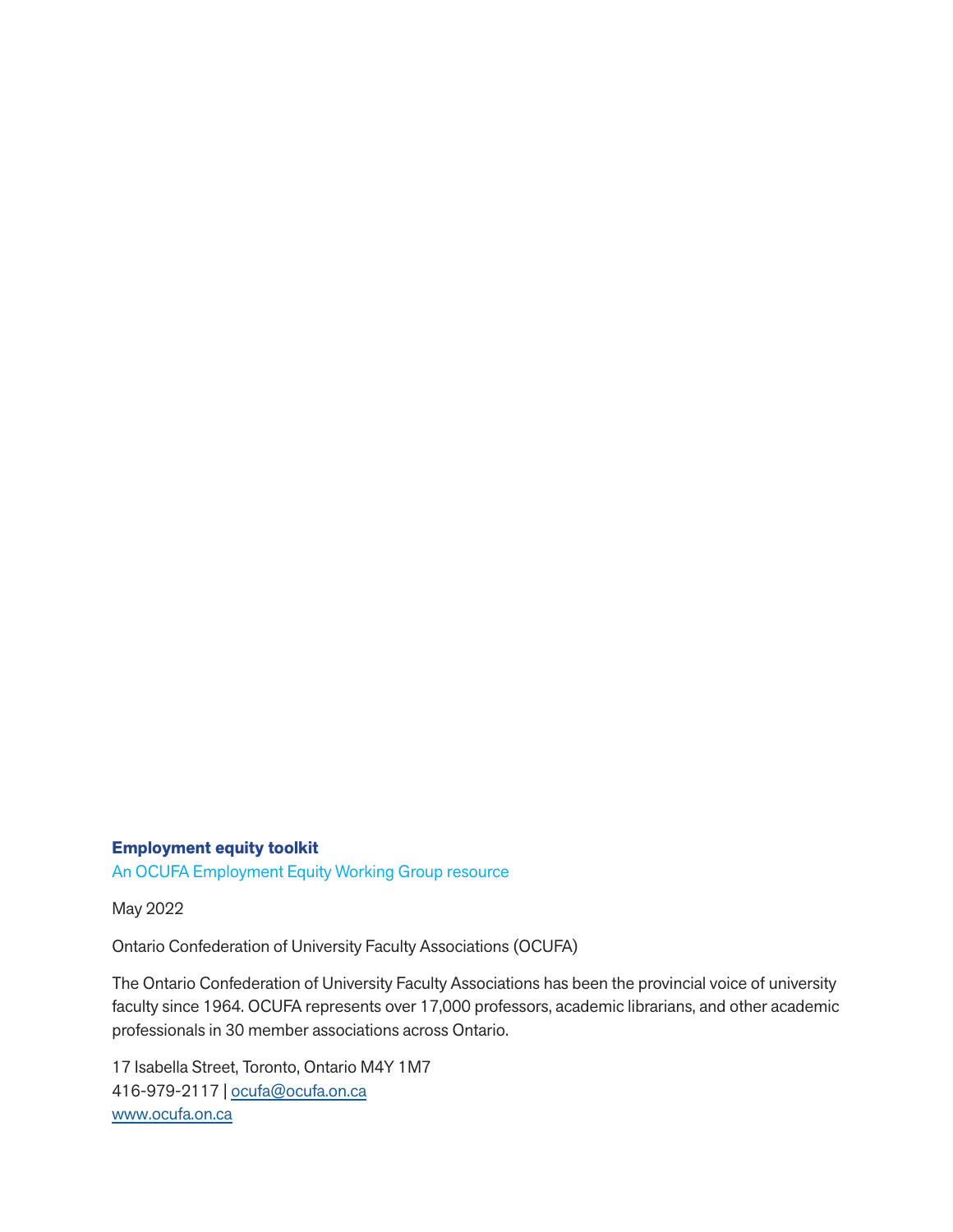## **Employment equity primer**

## **What is equity?**

Equity is the structural act of ensuring everyone is afforded the same opportunities by considering and addressing the unique barriers that impede that goal for everyone. It is also one of the most important ways in which we can recognize and acknowledge our shared humanity across differences. Not everyone has the same starting point in life because of systemic beliefs and processes that exclude people from different access points based on their identity and class. Equality, on the other hand, provides the same opportunities regardless of differences.

Equity is the material foundation for creativity and innovation because equity thinking opens whole systems to transformation. Equality simply allows more into the already existing system. If systems are not just, allowing more in will not correct the foundational conditions of injustice and exclusion. It will just shift the line of exclusion. Substantively equitable workplaces and communities will not happen if we do not self-consciously commit to them and explicitly change the way we do things.

*To illustrate these two concepts: Tax breaks to all, regardless of need, reflects the idea of equality whereas tax breaks that exclude the wealthiest members of society reflects equity.* 

## **Why equity?**

Committing to equity is not only the right thing to do ethically, it is also a reliable tool for achieving innovation, whether that be in the context of new ideas, new experiences, or new applications of older knowledge.

Without genuine efforts to expand the circle of inclusion, we narrow the scope of opportunity to only well-trodden paths and we exclude much of the promise that comes with welcoming diversity.

*Equity makes as much sense materially (let's call this the business case) as it does ethically. Member associations have a unique opportunity to demonstrate genuine leadership here, not only in the way they conduct themselves, but in the way they model equity for others across the university and perhaps even in the broader context of civil society.*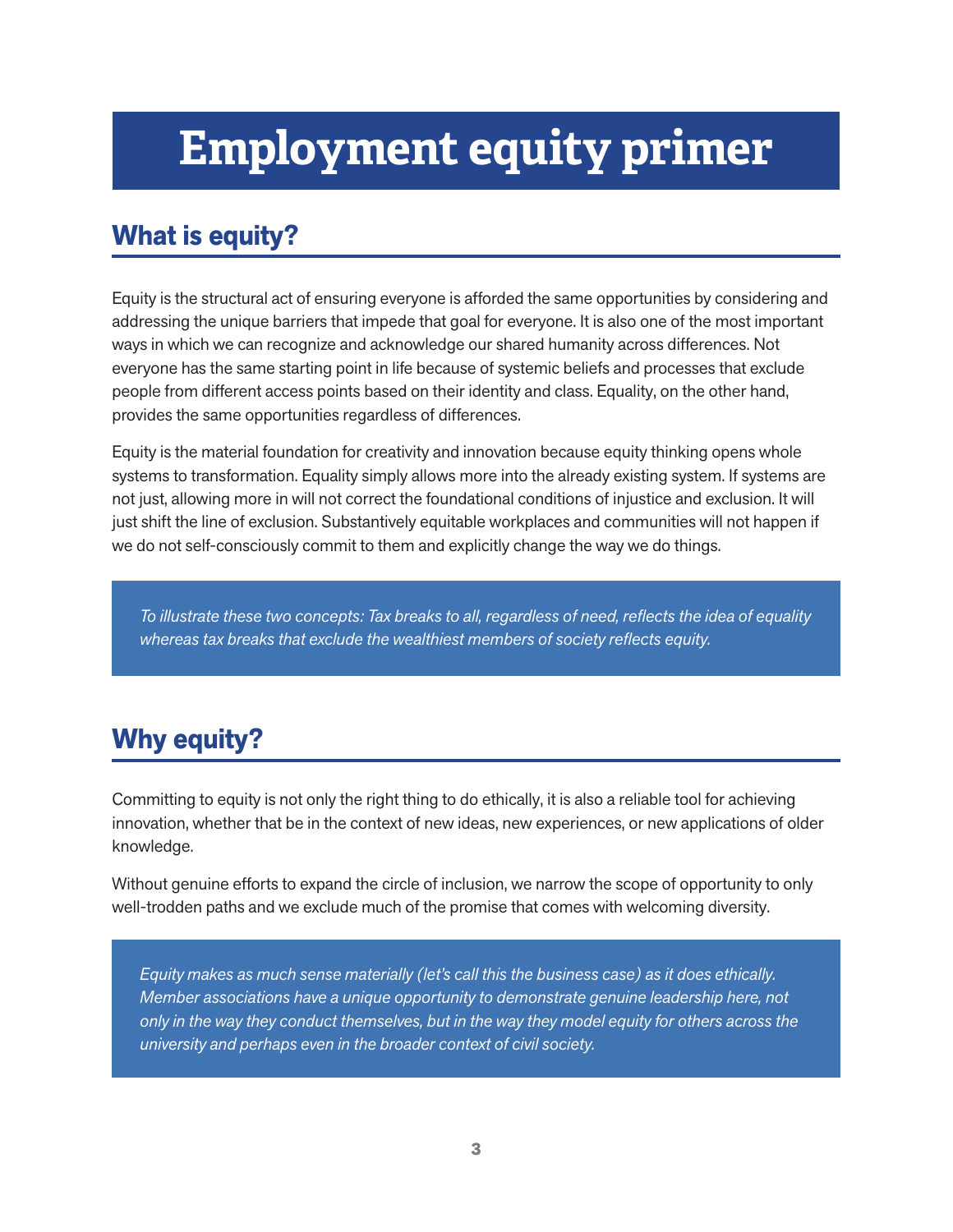## **Why does education about equity matter?**

Since equitable workplaces and associations benefit all members, then educating all members is fundamental to transforming institutional culture.

Finding ways to demonstrate the material benefits of equity work to everyone is a key strategy for building consensus around the importance of equity work as a foundational principle for all member association work, whether that be negotiations, hiring, addressing workload issues, tenure, and promotion, or even the relations between associations and their administrations.

It is crucial that equity education starts with helping everyone to see that equity strengthens all of our working lives and our collective well-being. **Equity education for members is the first tool in this kit but it is also one that we will never stop using.** 

For many of us, the challenges of genuine systemic transformation cannot be effectively met by boxticking, numbers, and quotas. It takes a broad approach to equity education to help others to see why, in some cases, equity hires (for example) may indeed be necessary and helpful, but they cannot alone do the work of changing cultures. That will require different tools.

By creating spaces for conversations among members and sharing both the diversity of lived experiences as well as research and data about equity, member associations can provide the kind of leadership that will begin to move beyond equity as an abstract principle and towards understanding the real and specific ways in which members experience inequities on an ongoing basis.

It is also important to note that education is not a preliminary step that needs to be taken prior to, or in place of action. Education and learning about equity is an ongoing process that needs to happen alongside clear and intentional actions that address inequities in tangible ways.

In other words, we never stop needing to educate ourselves and each other about equity and inclusion, and we cannot wait to be fully "educated" in order to act. **Equity is a goal** *and* **it is also a process; we learn by engaging in the work and constantly striving to do better.**

We cannot know the challenges and nuances of addressing inequities until we take active steps; likewise, we will not be able to build powerful campaigns, find the right targets, and set the best strategies without having sustained and ongoing conversations with each other and without educating and encouraging our membership to do the same.

The process of creating equitable workplaces and associations compels us to reflect upon and explore existing structures and practices in our institutions and workplaces—to do the hard work of making barriers visible. And while this must happen in the broader workplace, it also has to happen in our own associations.

The lessons of those who research power teach us that systemic inequality is typically invisible even to those of us who are committed to eradicating it. Equity education is about all of us making the effort to see not only the obvious but also—and perhaps more importantly—the erased, ignored, or invisible experiences of members of equity-deserving groups. This applies to everyone, including those who are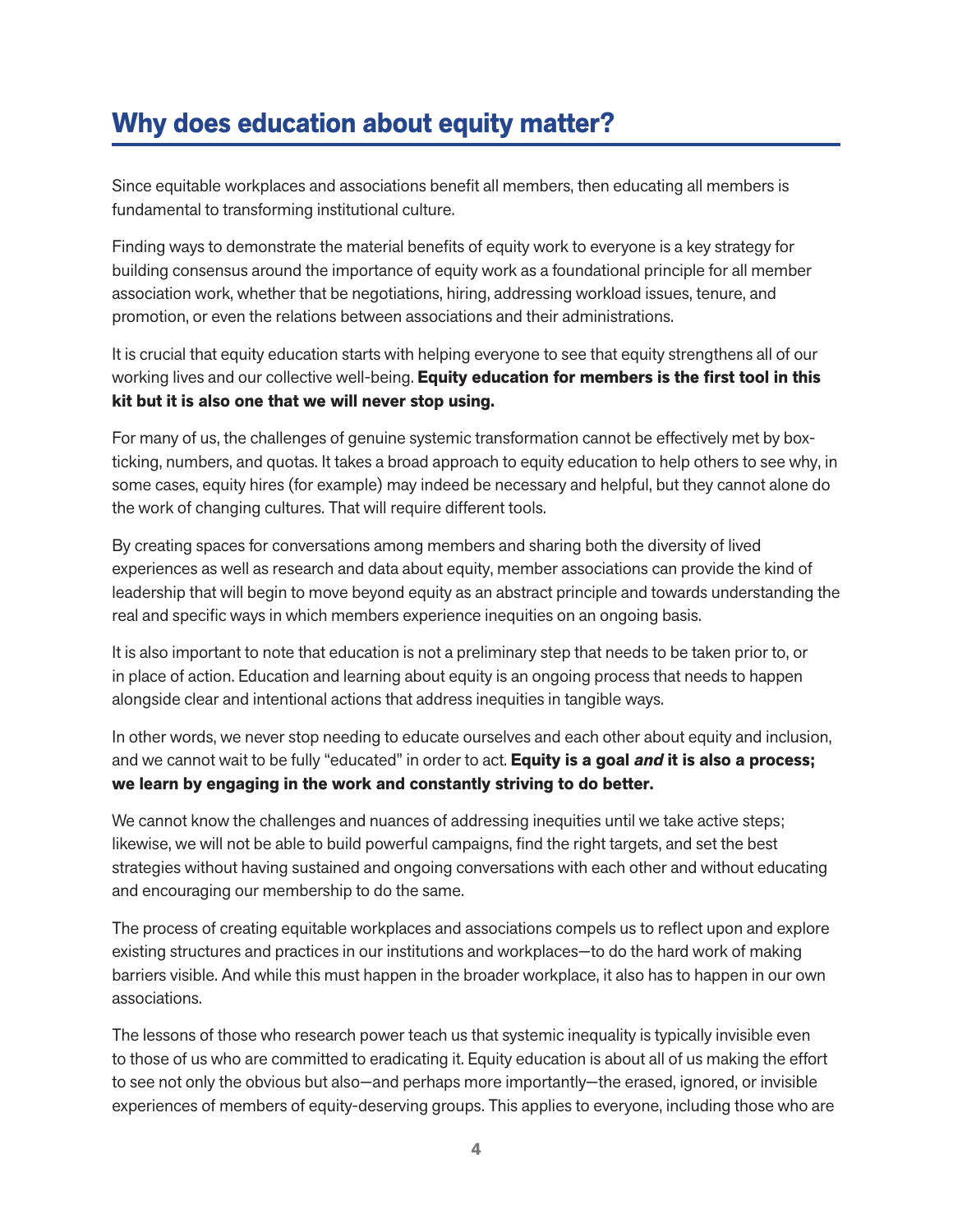privileged or equity-deserving.

Transforming the work of associations alone will not be enough to create equitable workplaces that are sustainable in the long term. We need to take a both/and approach—to transform our associations *and* to simultaneously push for more equity in the broader contexts in which we work and live. Collaborating with the administration, with a critical eye, can sometimes be a productive avenue to affect institutional change.

*An example of this collaborative approach to equity transformation was taken by OCAD U where a Presidential Taskforce engaged all members of the institutional community in documenting the problems related to the under-representation of Racialized and Indigenous faculty and staff. The Taskforce documented specific examples of how discrimination and racism were embedded in institutional systems and developed an action plan with measurable steps that could be taken to address this specific equity-related problem. The final report from the Taskforce can be found here and is a valuable resource because it provides an example of what can be accomplished when different communities within an institution come together to address equity issues.* 

We want to hear from you about the gains you have made within your institutions, either through negotiations or alternative avenues!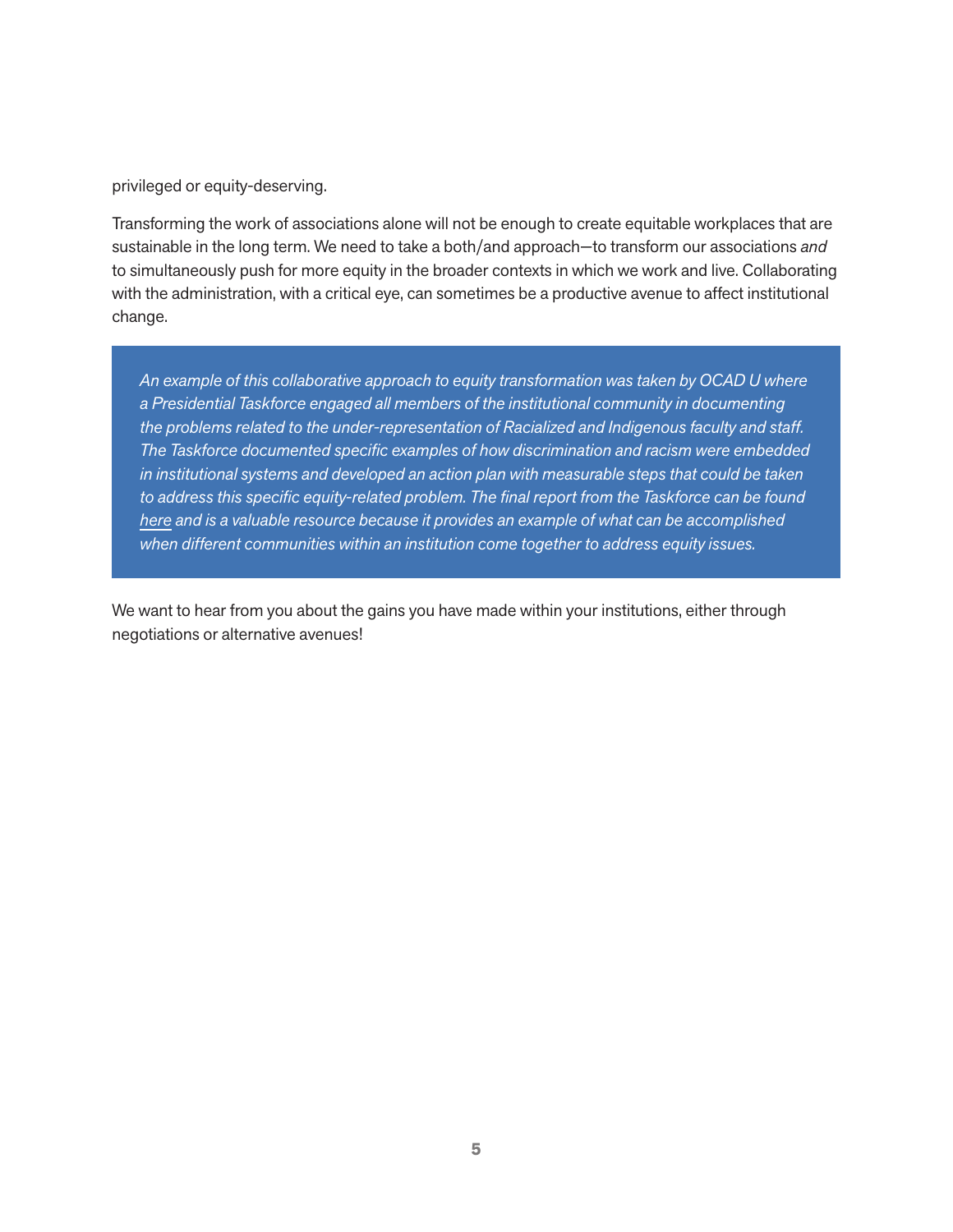## **So what might equity actually look like?**

A more meaningfully engaged and sustainable approach to equity requires the implementation and evaluation of specific measures or policies that recognize, address, and remediate the exclusion of underrepresented groups. For academic staff, this includes the creation and implementation of policies that enable historically underrepresented academic staff to have equal access to employment, professional growth opportunities, and institutional resources. Below, we explore some of the complexities around the key issue of numbers, recruitment, and retention. These are three areas that will necessarily be shaped by the particularities of local contexts.

#### **Numbers:**

Equity work is complex, often requiring us to hold in place two seemingly opposing ideas, such as the idea that numbers both do and do not matter. In reality, they do matter and, at the same time, they cannot be the end of the conversation about equity. The numbers or representation approach to equity includes asking questions such as:

- Do we have a woman on this committee?
- Do we have an Indigenous person or a person of colour (and yes it is unfortunately often an either/ or) on this committee?
- Are contract faculty represented on this committee? Are they being compensated for their time?

This approach relies on the idea that inequity can mostly be visually identified, hence the idea of "visible minorities."

Not all inequities can be seen and we must be mindful of this, both in the ways in which we discuss equity and in the processes we put in place to address inequity.

Yet, numbers do matter. We need our committees to be as diverse as our communities, but when they are treated as an end in themselves or as the best way to address inequity, they also risk tokenism. Tokenism is a surface-level, symbolic approach to equity where simply by virtue of having a few diverse people in a group, it is assumed that a workplace or organization is equitable.

While representation is vitally important for creating equitable workplaces, a tokenistic approach to representation will not drive the kind of systemic transformation that will be either genuinely inclusive or open to difference. It will not be an engine for either creativity or innovation.

It is also important to remember that when a member of an equity-deserving group is represented on a committee, it does not mean they must speak to all or only equity discussions. They are equally qualified to speak to all matters of the committee.

## **Recruitment:**

Recruitment is one of the places people first go when thinking about correcting for inequity and it is reasonable and important to do this—with all the cautionary caveats in the "Numbers" section in place.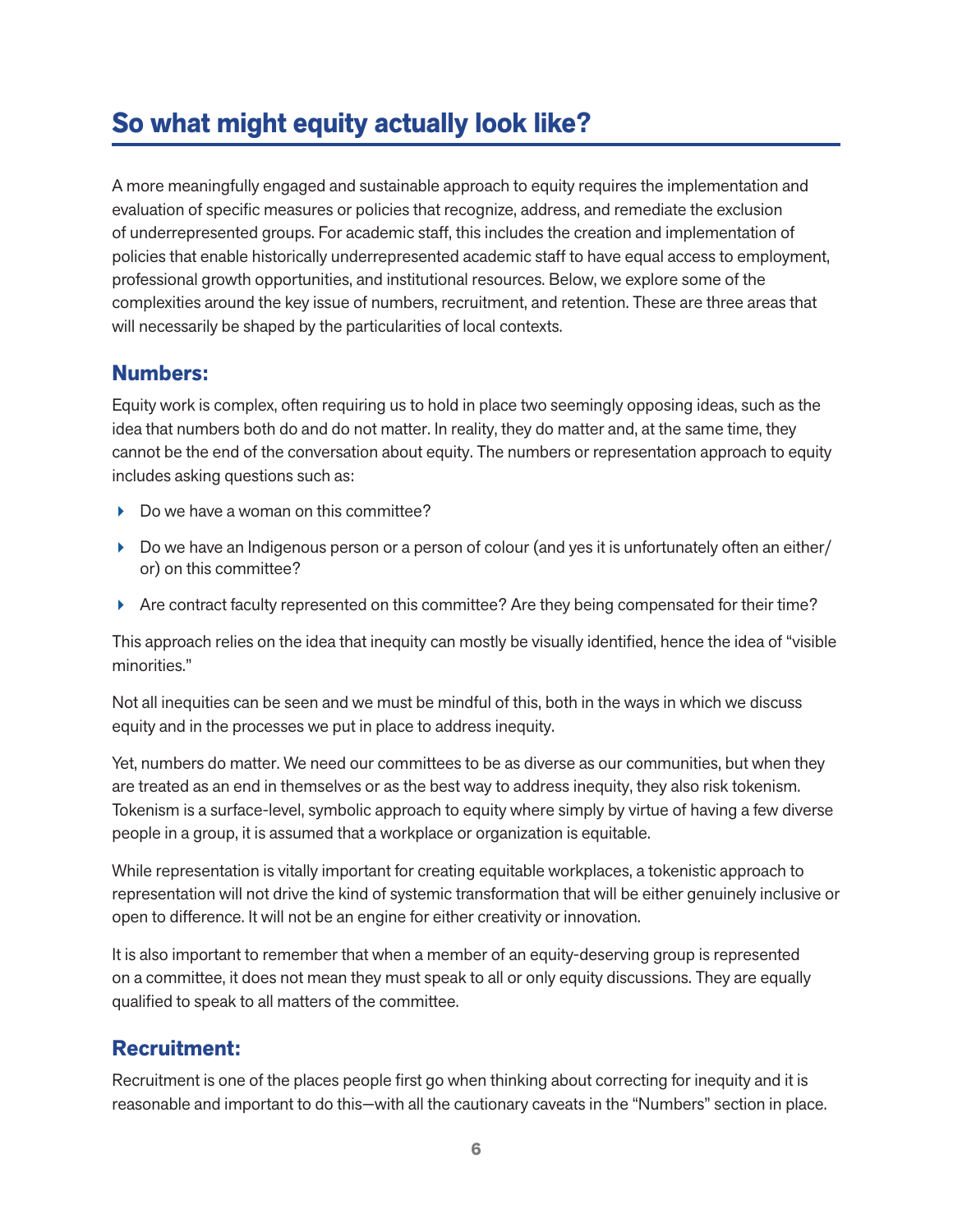Equity in recruitment involves considerably more than simply the aspiration to be equitable. It requires **processes to be in place** that structurally fortify our stated commitments to ensuring equity, diversity, and inclusion.

Processes will include equity analyses determining gaps and these will be needed long before a hiring committee meets to determine what a job posting should include.

There will also need to be processes in place that will ensure that equity training is foundational for all members of hiring committees regardless of whether local contexts allow for equity representatives on committees. **It is not enough to outsource equity to a single person who acts as an equity representative**, albeit having such a position as a resource can be very helpful.

The burden of education that falls on a single equity representative can be too great if the committee as a whole is note prepared for complex analyses around equity. An approach is needed that does not foreclose the kinds of more complex conversations that are often required to address systemic inequality.

By developing processes and policies that ensure that everyone has a sense of the fundamentals of equity work prior to the initiation of the recruitment process, those aspirational goals of creating more equitable workplaces will have scaffolding.

Each institution will need to assess the needs in their local contexts but always with a view to ensuring equity processes are proactive and not reactive.

In recruitment, equity infuses every level of the process from determining need, to drafting advertisements, to ensuring the equity training of committee members. Even the time, frequency, length, and mode of interviews need to be infused with the recognition that equity considerations will shape the outcome.

*For example, do you have a process in place to ensure that long-serving contract faculty are considered for the position? Has the committee thought through the realities of publication recruitments for contract faculty who have been teaching without the chance to publish for a period of time?* 

Also, interviews and associated meetings for candidates need to be intentionally scheduled in such a way that allows for the effective participation of candidates who are differently-abled. These material considerations matter to equity and, yet, they are often part of the invisible world of norms that have historically shaped the exclusion of diversity. Rendering the invisible visible is more than half the work of equity. What are other ways you have infused equity considerations into recruitment efforts?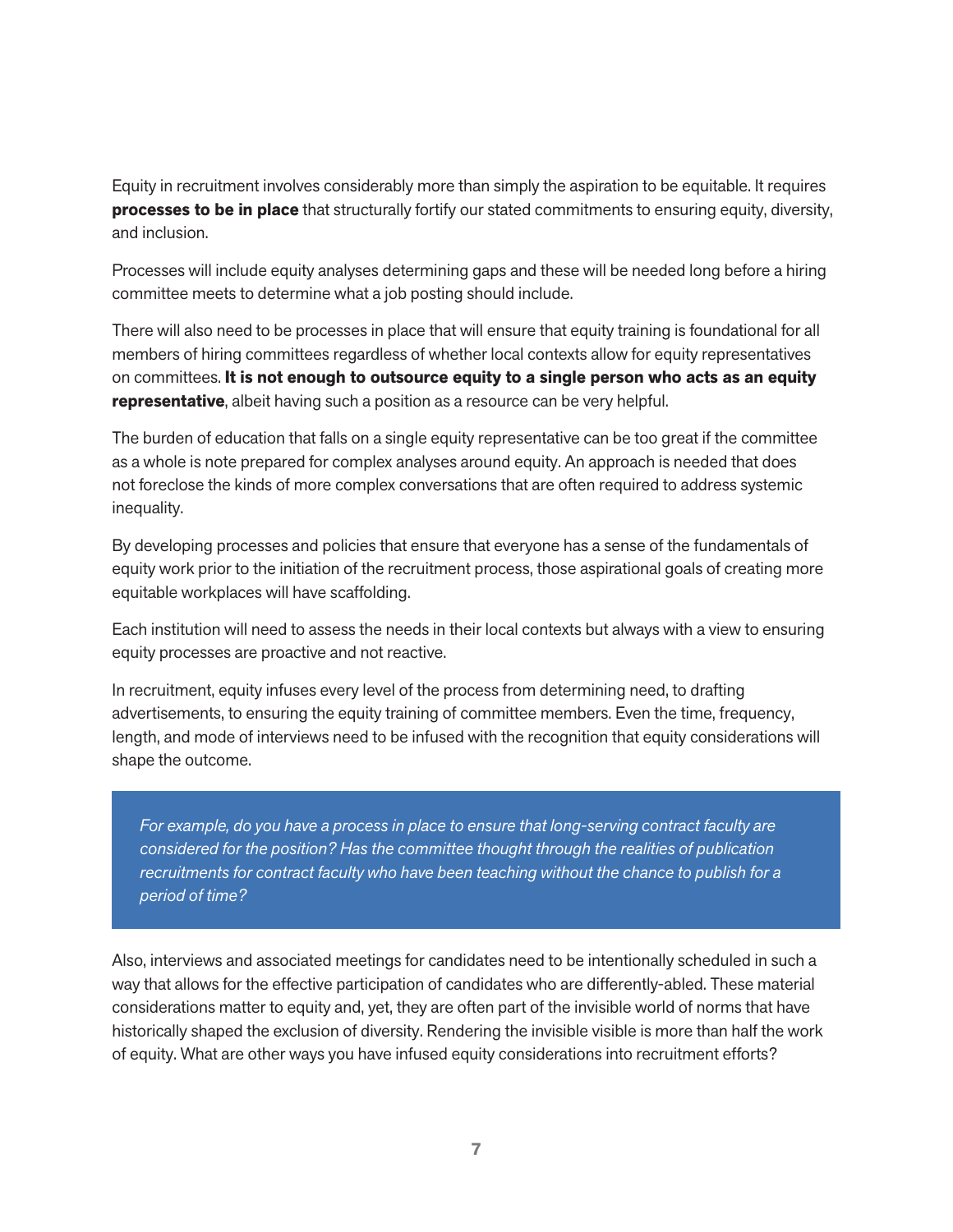## **Retention:**

Equity work must be ongoing, both as a goal and a process. Without deeper reflections on the kinds of supports needed to maintain equity, retention of diverse faculty, staff, and even students will be a critical issue.

Member associations can play a key role in determining systemic equity supports and in advocating for them, both as part of bargaining as well as part of regular labour management meetings.

These are the regular tools of a lot of equity work, the kinds of tools that support systemic change, which tends to happen slowly. The development of policies directed towards ongoing support will be foundational to retention but will need to be shaped by the demands of specific contexts.

What will matter beyond the acknowledgement of need will be a commitment to the ongoing process of assessment and re-evaluation, which will come from hearing from the specific people whose experiences are shaped by the policies. Retention requires consistent attention.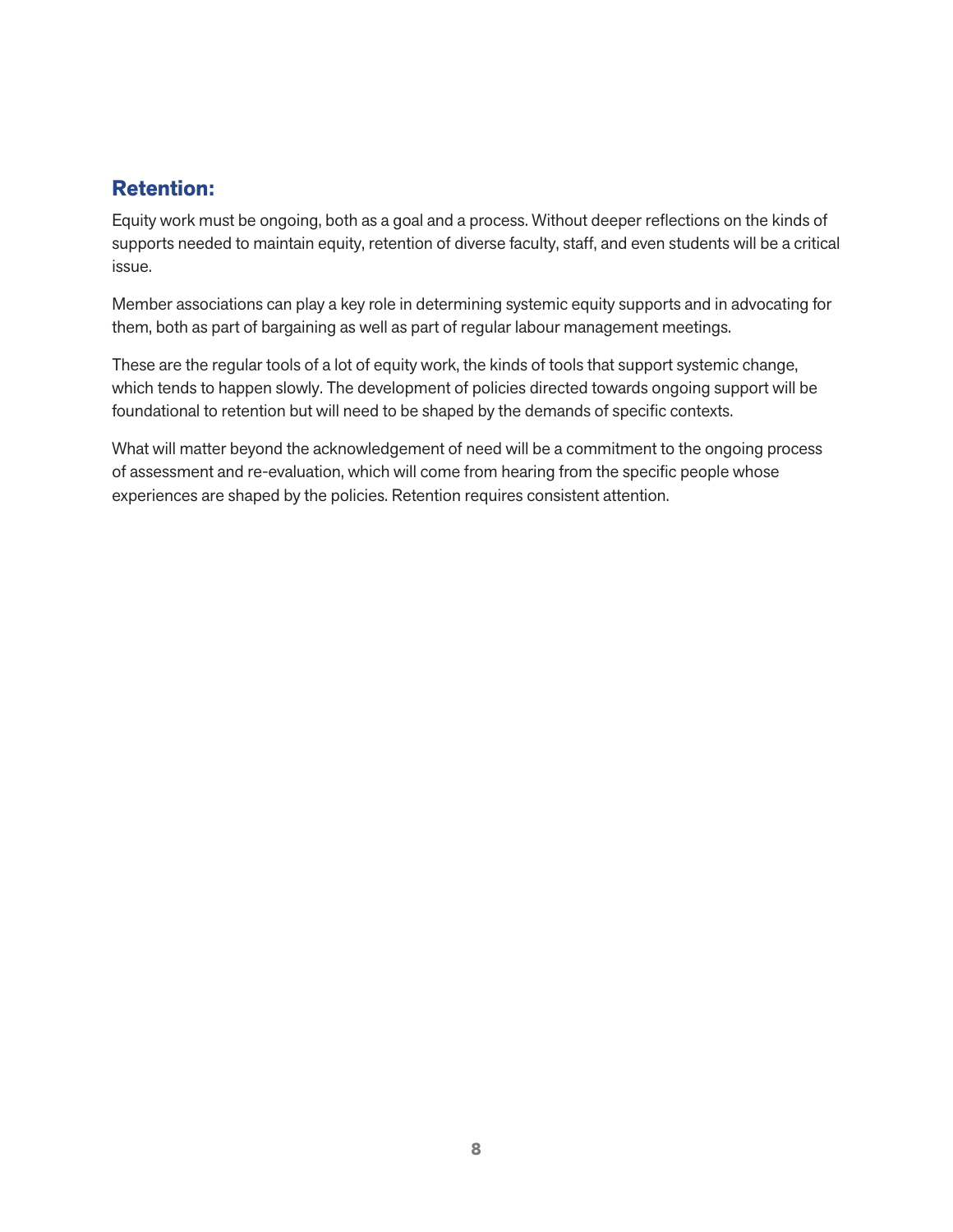## **Where do you start?**

As noted previously, equity is embedded in everything we do as faculty and academic librarian associations. As a result, there are **multiple points of entry** into the work. Where you begin with your equity efforts will depend a lot on your association's capacity and size, institutional and association policies, and how much of a shared understanding of equity exists among association executive members, committee members, and members-at-large.

It is also important to take into account the **local context** of your association. One place to start is to examine how equity work can be integrated into all of the different activities and processes undertaken by your association.

For instance:

- **Filtum** Thinking about equity in relation to the core work of the association, such as hiring, tenure and promotion, collective bargaining, grievance work, and labour management meetings.
- **Filtum** Thinking about who is recruited into association positions and how the structure of your own association makes that more or less possible for people with diverse identities.

One way to start is to consider which groups on your campus already experience high service burdens and how this may limit their capacity to participate with the association even if they wanted to. Ask these members what can be done to help address this barrier.

Maybe a barrier is the timing of association meetings or how the work is paced. Are there opportunities to learn from the larger membership about changes that could be made so engagement with the association is more possible?

Consider opportunities to work collaboratively with others inside and outside the institution, including the university administration, other associations and campus groups at your institution, the university equity office (if there is one), and labour councils and community groups outside of the university. It bears repeating that systemic change will require more than the transformation of academic staff associations alone. Our associations exist in complex relations with others.

Another possible entry into the work is to begin by taking account of the local equity landscape of your association and the institution, because the equity work you do should be connected to the specifics of what is happening "on-the-ground" within the institution as well as the broader community.

If your association is relatively new to incorporating an explicit focus on equity issues, it is valuable to **intentionally schedule time** to have important discussions about the meaning of equity and the important role that associations play in addressing inequities within and beyond our associations.

You do not need to have all the answers in order to start the conversation and begin taking action.

Again, **equity is a goal** *and* **it is also a process; we learn by engaging in the work and constantly striving to do better.**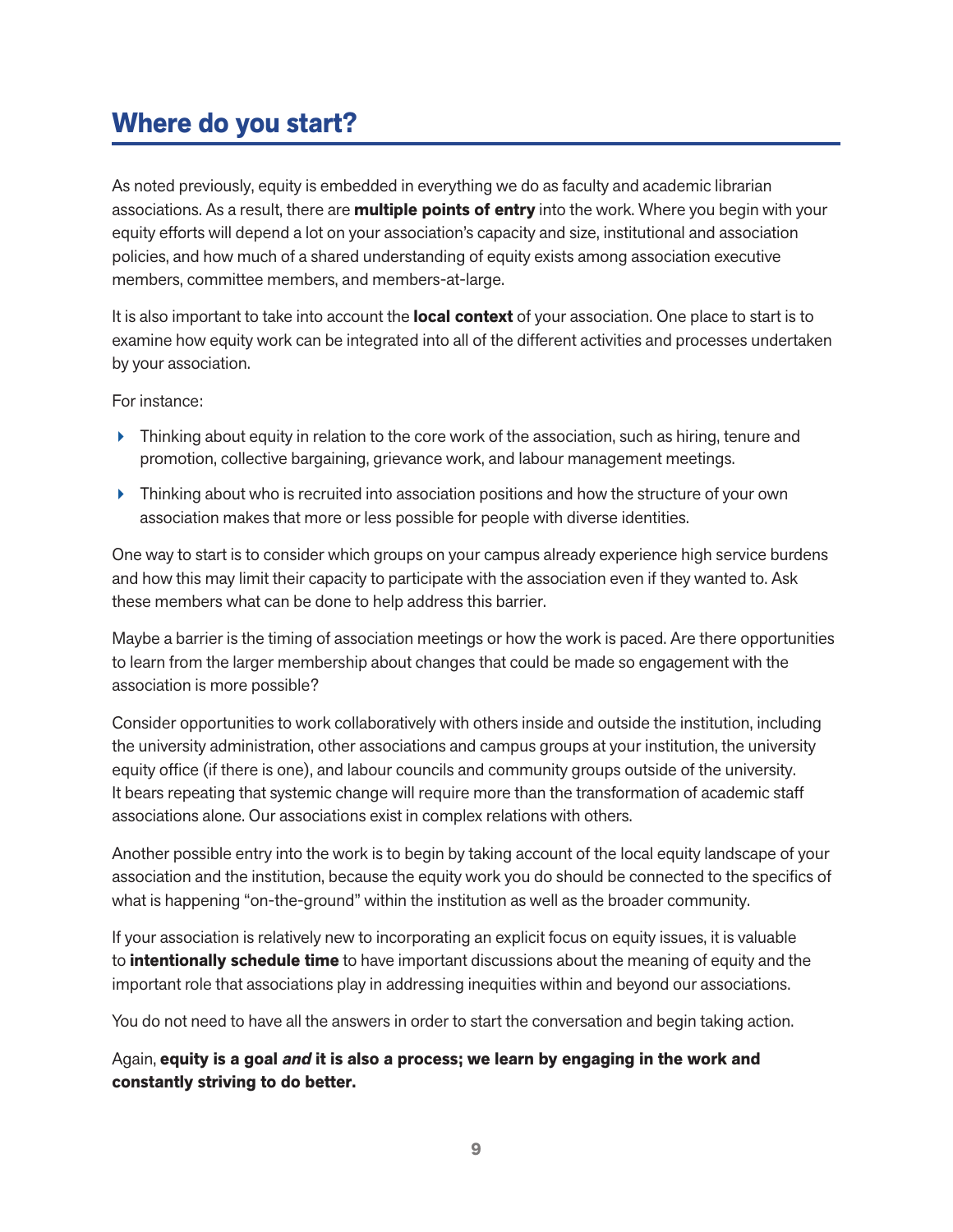We understand it can be difficult to add additional work to already overworked association volunteers and staff, especially for associations that are small in size. Rather than creating new meetings, consider including "**equity conversations**" as a regular or semi-regular agenda item at association meetings that are already scheduled (executive, grievance, collective bargaining). Intentional and planned conversations about equity are vital for developing a shared understanding of the value of equity work and ensuring that equity becomes integrated into the work of the association, rather than being a tokenistic add-on.

#### Consider:

- $\triangleright$  Designating a set of amount of time to this item and place the item at (or near) the start of the agenda to indicate that it is a priority and to make sure that it doesn't get dropped from the agenda due to lack of time.
- Inviting a speaker from an equity-deserving group to share their expertise on this area. You do not have to be the expert to engage in these conversations, but it is vital to make space to learn from those with the lived experiences and expertise.
- $\blacktriangleright$  If it makes sense for the size and capacity of your association, you may also want to consider creating an **equity committee** that regularly reports back to the executive.

As part of the process of increasing dialogue about equity issues, your association may **consider formal training and education sessions** for members who are active in association work, as well as the larger membership.

In terms of training and education for those already engaged in association work—such as elected members of the executive, negotiating team members, or grievance officers—consider how training and education may be built into previously scheduled meeting times in order to reduce the burden of adding another meeting to already busy schedules.

#### **Be open to reconceptualizing how training and education can be offered.**

Sometimes a half or full-day workshop is the best arrangement, but there could also be opportunities to incorporate shorter 10-15 minute learning sessions into already scheduled meetings.

Consider:

- $\blacktriangleright$  Making training available to the larger membership may contribute to other efforts, such as mobilization strategies and organizing for bargaining.
- Training and education can be an opportunity to connect and network with the membership and to engage new people in the important work of the association. Your association may find that equity training and education opportunities appeal to different groups of the membership than are usually drawn to association work.
- $\triangleright$  Can the training and education be set up in such a way where there are additional benefits for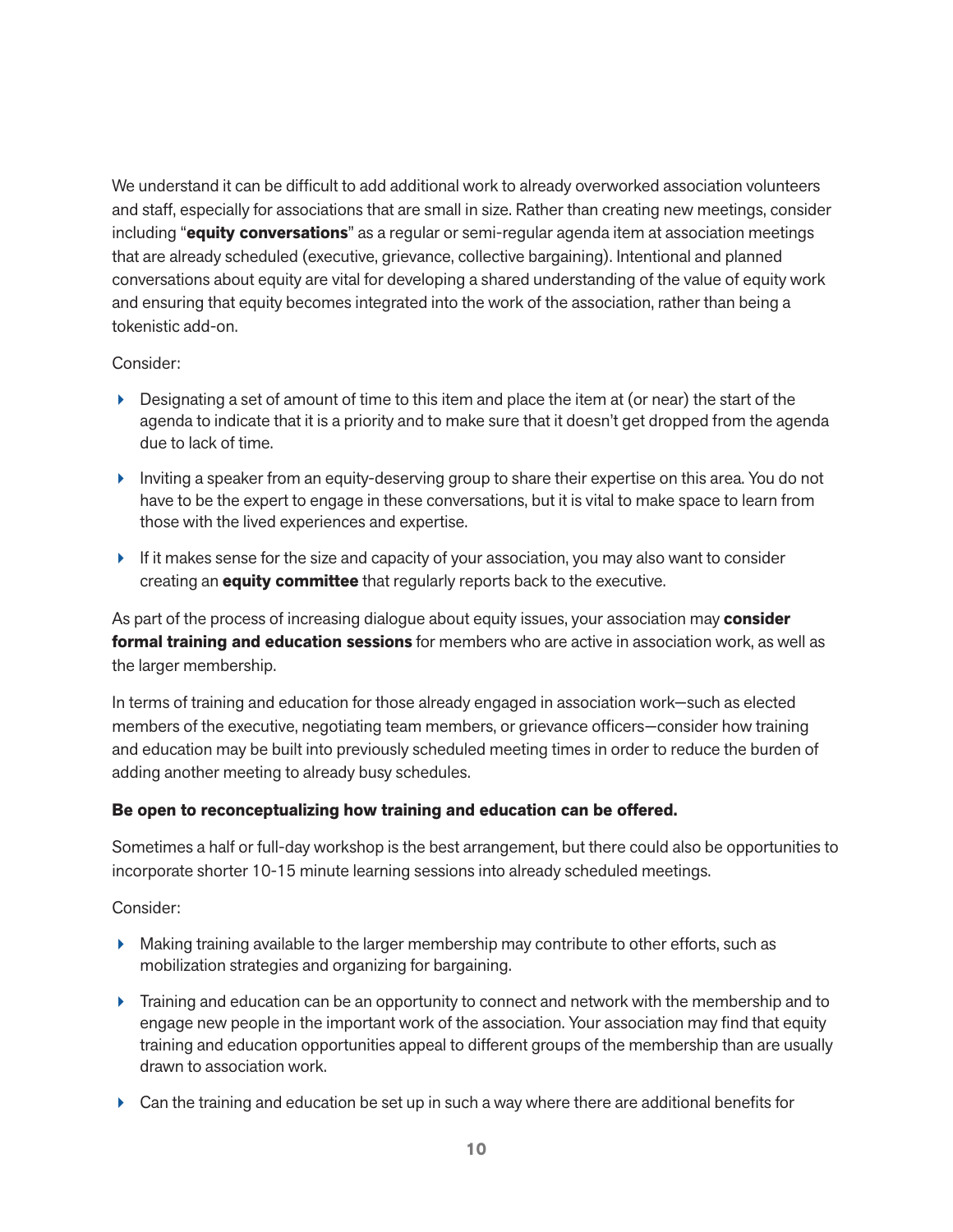participation. Is there a certificate that can be offered?

- $\blacktriangleright$  Is there a way to connect an equity training session to other key areas of faculty and academic librarian jobs, such as teaching or research? Perhaps a workshop on "creating a course syllabus using equity principles" or "designing research studies with equity in mind" might assist the membership in seeing the benefits of learning about equity in relation to all of the work academic staff undertake.
- $\triangleright$  For contract faculty who are not compensated for service or research as part of their work, can there be stipend for participation in different equity trainings, workshops, and association work to make it more accessible?
- $\blacktriangleright$  Who could the association partner with on-campus in this kind of work? Teaching and learning centres have developed expertise in continuing education and can potentially partner on certificates and training. Students' unions are highly engaged in issues of equity and precarity.

As you build in regular conversations about equity, you will also begin to **learn about the central equity concerns of your association's membership.** 

Developing this understanding of your local equity landscape means that you can begin to identify priority areas where you can act. It is important to recognize that **education and action should be happening simultaneously.** 

If your association is entirely new to equity work, you may need to start with conversations to establish foundational principles to guide your equity work but remember that **it is important to not get "stuck" in the education phase and to explore, as soon as possible, where you can start to take actions.**

**When looking to identify priority areas for equity work, it is useful to consider two questions simultaneously:** 

- 1. Are there recurring themes or patterns in the examples of inequities provided by those who have been directly impacted?
- 2. Are there equity concerns that are brought up infrequently but require additional attention precisely because they are generally ignored or invisible?

Thinking about both of these questions at the same time is important because the very nature of systemic inequity is to hide disadvantage and oppression, making these negative outcomes seem normal or "natural."

In terms of identifying possible solutions to address existing inequities, **a fundamental principle of equity work is to be guided by the suggestions of those who are most directly impacted by the inequitable circumstances.**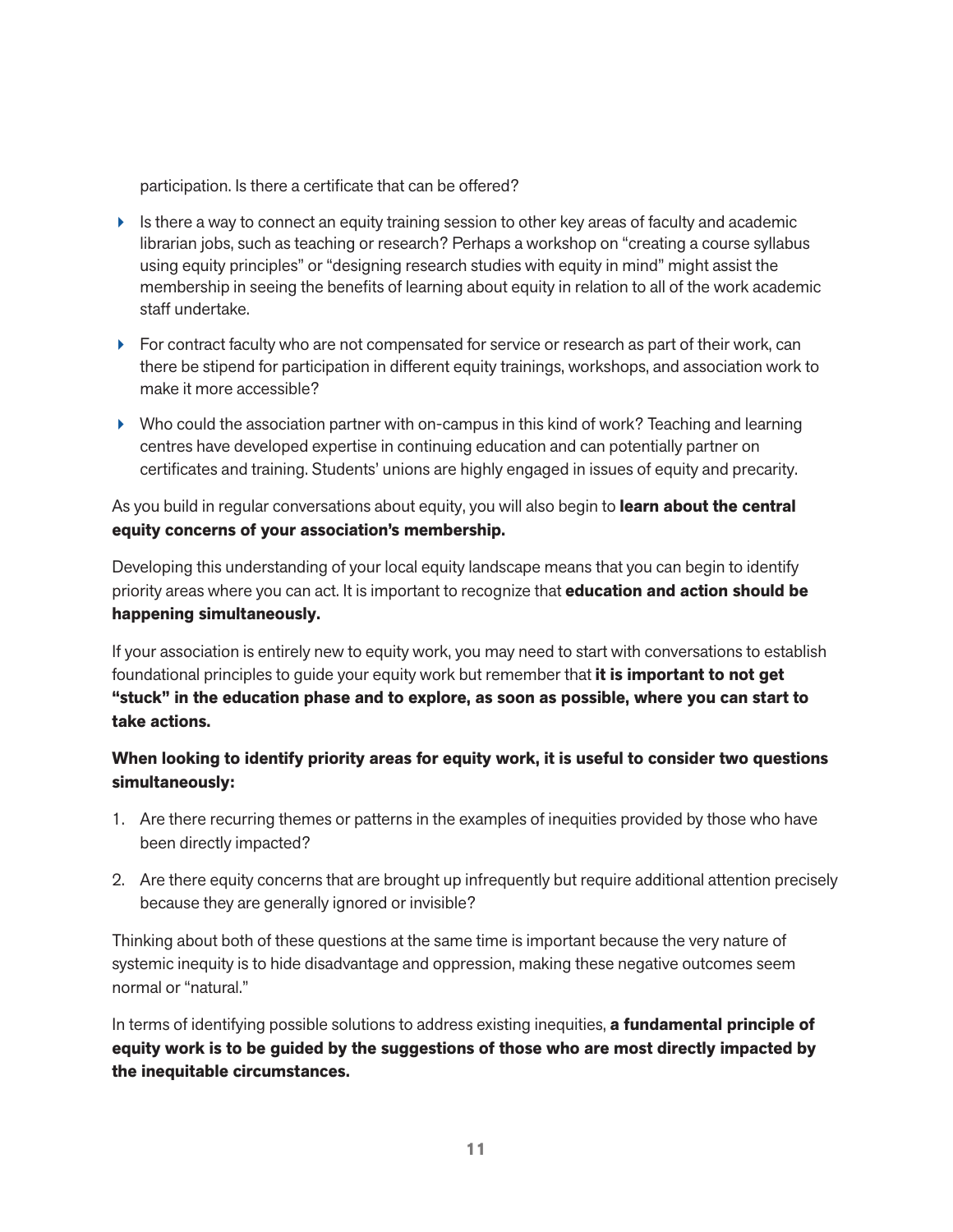It is essential that when your association takes action to address an equity concern, the approach is informed by those who have experienced the specific inequity.

These individuals (and groups) have the most knowledge about the circumstances at hand and can provide essential information about what possible solutions will work and which could cause additional harm; they will also be the individuals who are most directly affected by the changes.

Conversely, it is not the responsibility of equity-deserving members to educate other members. There is a vast body of research and training that can be undertaken by members of non-equity-seeking groups who wish to take on this work as a starting point.

#### Finally, **examine how equity work can be integrated into all of the different activities undertaken by your association**, including within the association and beyond.

Think about equity in relation to the core work of the association, such as hiring, tenure and promotion, collective bargaining and grievance work, and labour management meetings.

As well, consider who is recruited into association positions and how the structure of your association makes that more or less possible for people with diverse identities.

#### Consider:

- How are already existing differences in workload related to service burdens?
- $\blacktriangleright$  How might meeting times exclude people with caregiving responsibilities?
- $\blacktriangleright$  How can you integrate equity into work beyond your association, including when working with the university administration and connecting with other associations and campus groups at your institution?
- $\blacktriangleright$  How does your work intersect with the university equity office (if there is one)?
- What possible links may there be to labour councils and community groups outside of the university?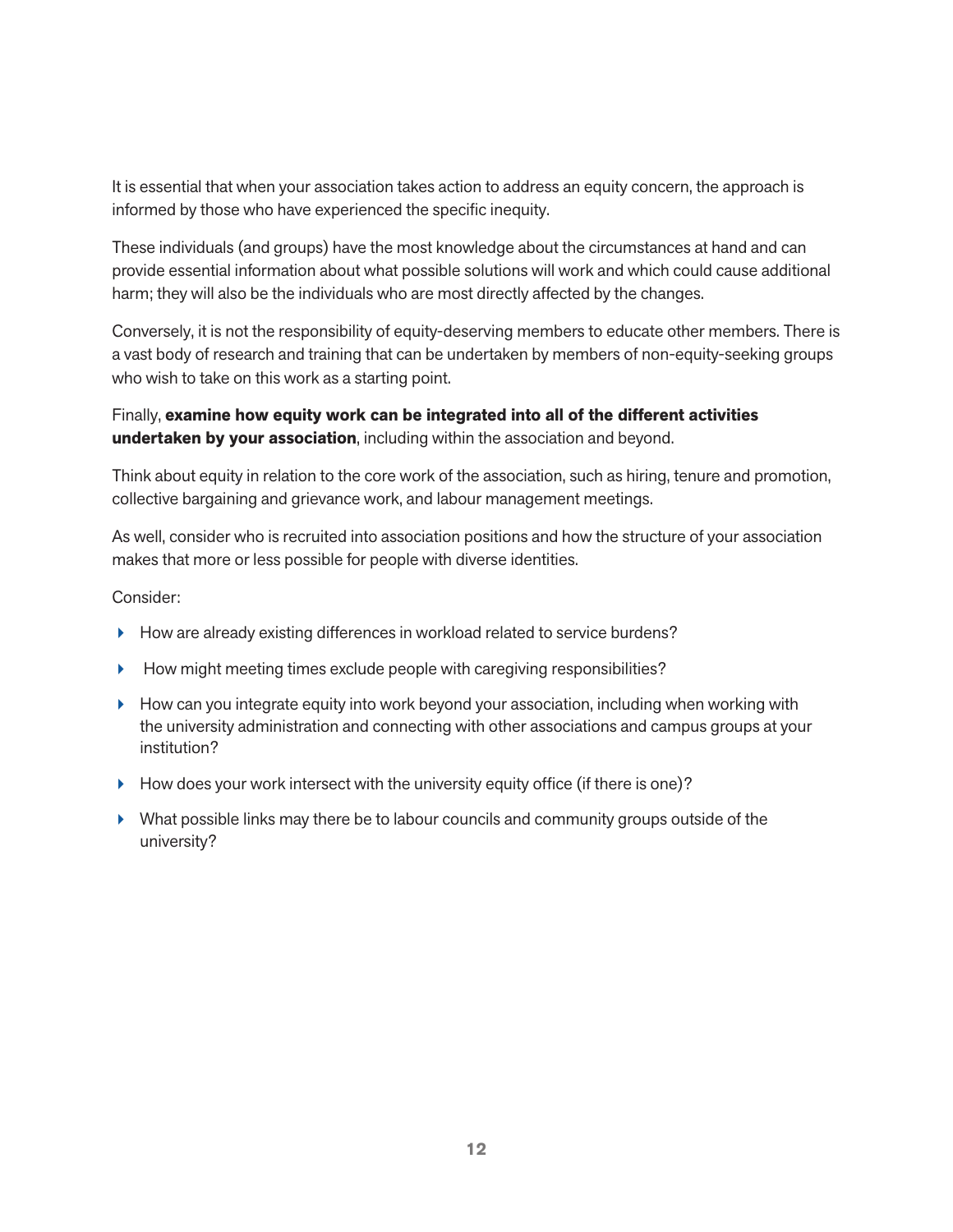## **How to use the checklists that accompany this primer**

We recognize that it is not possible for every association to pursue all of the different possibilities we have outlined above. Instead, **this primer is intended to provide a wide variety of examples of how to imagine and incorporate an equity lens into the work you are already doing, depending on the size and capacity of your association.** 

The checklists that accompany this primer are meant to be an additional tool to help associations take action to achieve the employment equity goals you have set out.

However, as we noted in the "Numbers" section above, simply checking boxes without understanding why the action is important, and if it will actually make a difference in your specific context, is a tokenistic approach to equity that ultimately undermines the creation of truly equitable workplaces.

Instead, we recommend that these checklists be used in combination with the spirit of the key principles outlined in this primer, which emphasize the value of integrating ongoing equity education and conversations into all aspects of association work, including listening to and learning from those who are most directly impacted by inequitable circumstances.

Two checklists have been developed that focus on developing bargaining proposals and negotiation and labour management committees with the intention that additional checklists will be created as need arises. For additional information that focuses specifically on hiring, tenure, and promotion, we also recommend consulting *Equity in the Appointment and Career Progression of Academic Staff* (March 2021).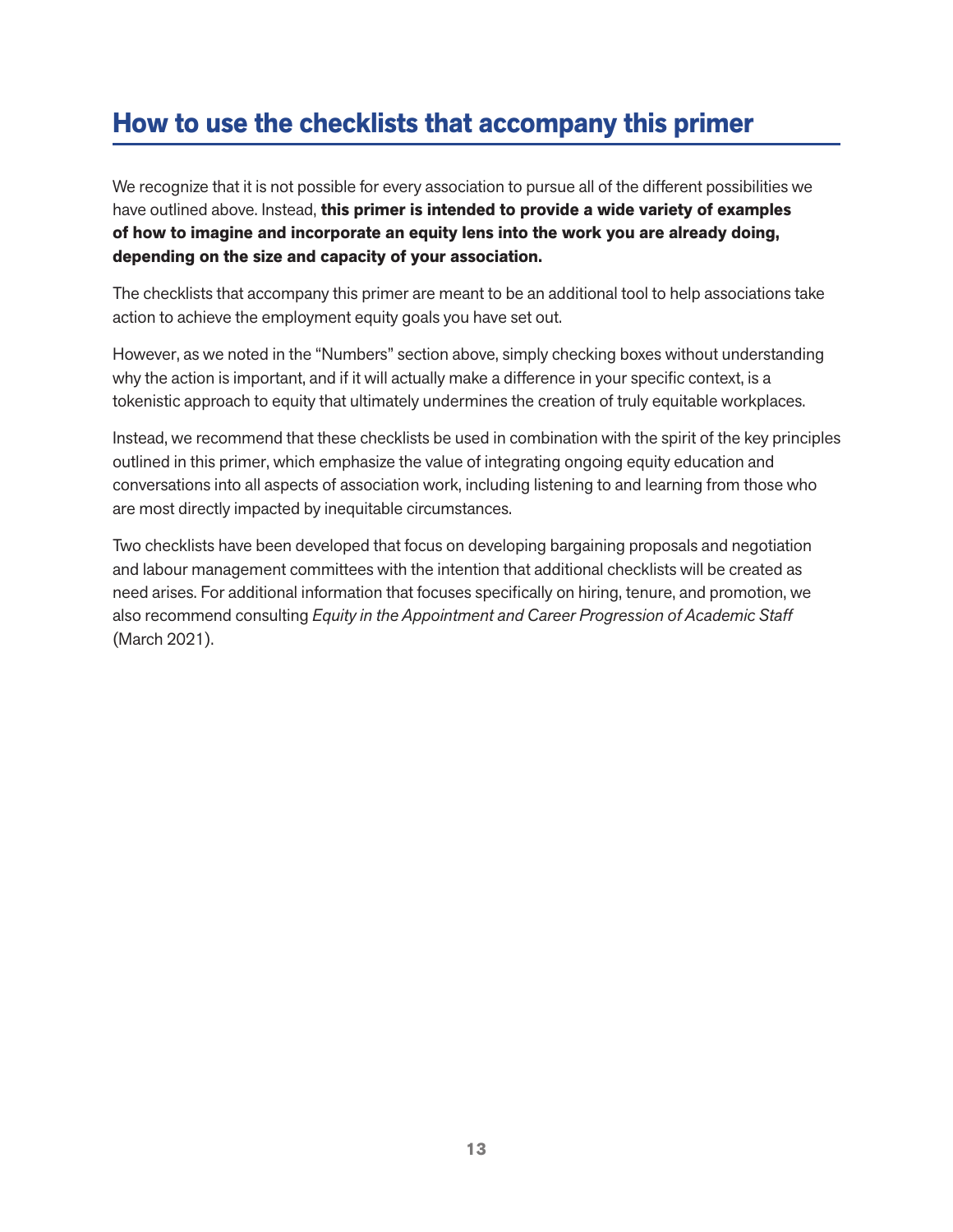## **Employment equity checklists**

## **Current collective agreement checklist**

## **Preparation**

Make sure you have reviewed the **OCUFA Employment equity primer** (2022) and reach out to OCUFA's bargaining support staff at bargaining@ocufa.on.ca. Review your collective agreement for inclusion of the following items in the checklist. If the item is included, check the box. If the item is missing or needs improvement leave the box unchecked.

- $\Box$  A proactive statement of commitment to equity
- $\Box$  A list of equity-seeking groups
- $\Box$  The need (and methods) to take special care to not eliminate equity candidates early in the hiring process
- $\Box$  Comprehensive non-discrimination language, with provision for a range of accommodations
- $\Box$  The identification and elimination of unfavourable policies and practices currently in operation
- $\Box$  An equity representative on all personnel committees
- $\Box$  Equity training for all persons on those committees created with agreement of both parties
- $\Box$  The sharing of information subsequent to hiring (the review process)
- $\Box$  Comprehensive and mandatory orientation on procedural fairness in career decisions created by both parties
- $\Box$  Language requiring the employer to exercise its management rights in a fair, equitable, and reasonable manner—consistent with the collective agreement
- $\Box$  An equity hiring provision, e.g. "Where two or more applicants are substantially equally qualified as the best candidate and one of these applicants is a member of a designated group, then the applicant who is a member of a designated group shall be recommended for appointment"
- $\Box$  Provisions to achieve equity and fairness for Indigenous peoples including hiring, promotion, and recognition of scholarly activity
- $\Box$  Elimination of student opinion surveys for substantive use in career decisions (given their documented potential for discrimination)
- $\Box$  Fair and equitable career timelines (e.g., time on parental/compassionate leave(s) taken into account)
- $\Box$  Provision that peer reviews of teaching may only be conducted at the request of members and that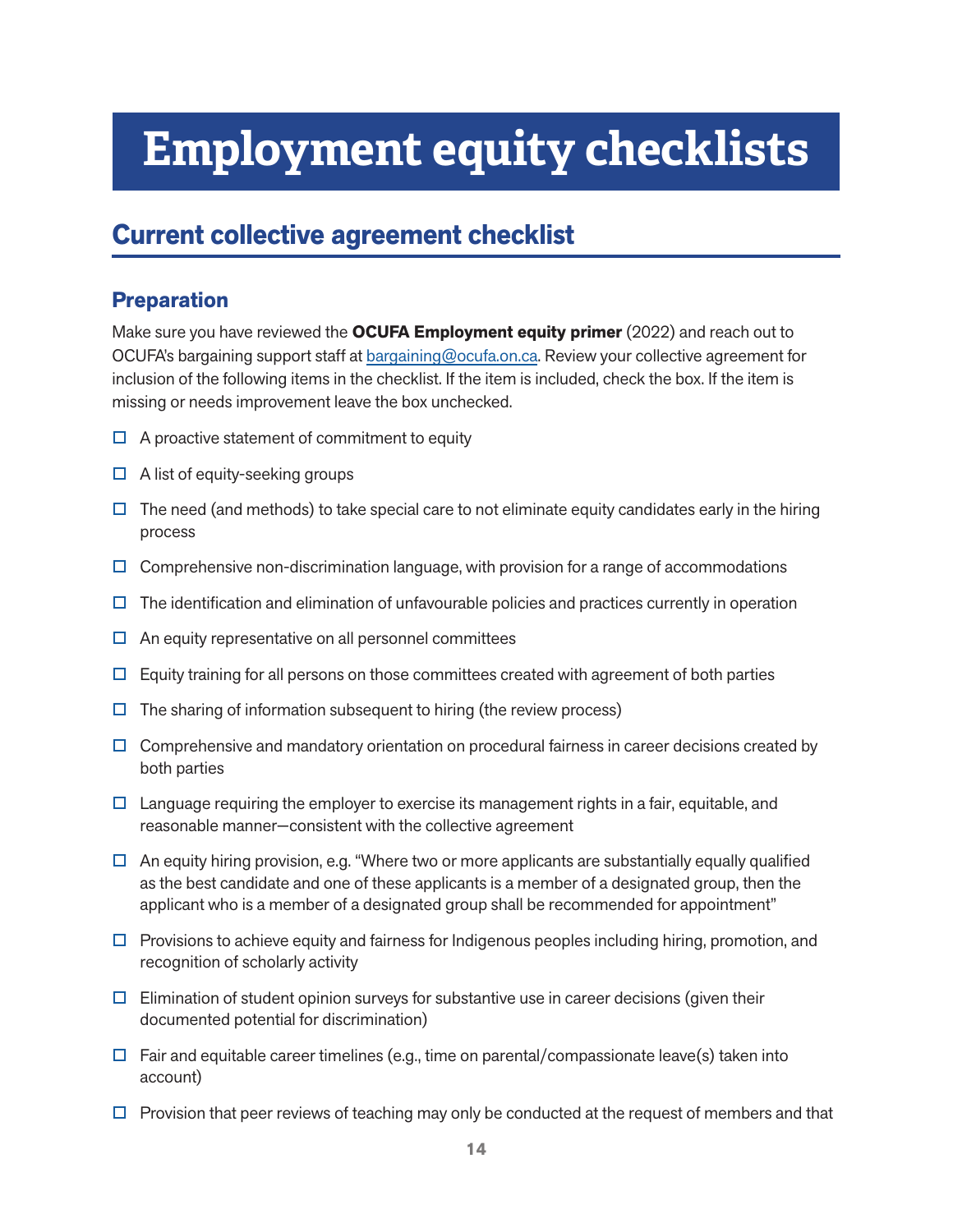the results are confidential to the member except if the member wishes to include them in their teaching dossier and/or relevant personnel file

- $\square$  Language concerning harassment and bullying
- $\Box$  Job security provisions (tenure, continuing appointments, conversion, seniority, right of first refusal)
- $\Box$  Workload provisions that recognize service demands on members from equity-seeking groups
- $\Box$  Academic freedom provisions
- $\Box$  Collegial governance provisions (e.g., ensuring the association has meaningful input on university policies that affect terms and conditions of employment)
- $\Box$  Requirement to post all positions, including senior administrative positions
- $\Box$  A fair and equitable salary structure
- $\Box$  Family-friendly provisions allowing leaves for study, sickness, family responsibility (maternity and parental), and other reasons
- $\Box$  Retainment provisions (e.g., exit and pre-exit interview procedures)
- $\Box$  A range of fringe benefits and related provisions that address the concerns of different equityseeking groups in the association's membership (e.g. daycare)
- $\Box$  Retirement provisions that encourage timely retirements, including attention to maintaining the fulltime tenured/continuing complement
- $\Box$  Language providing for accessibility for members with disabilities
- $\Box$  Language providing for member involvement in provision of accommodations for students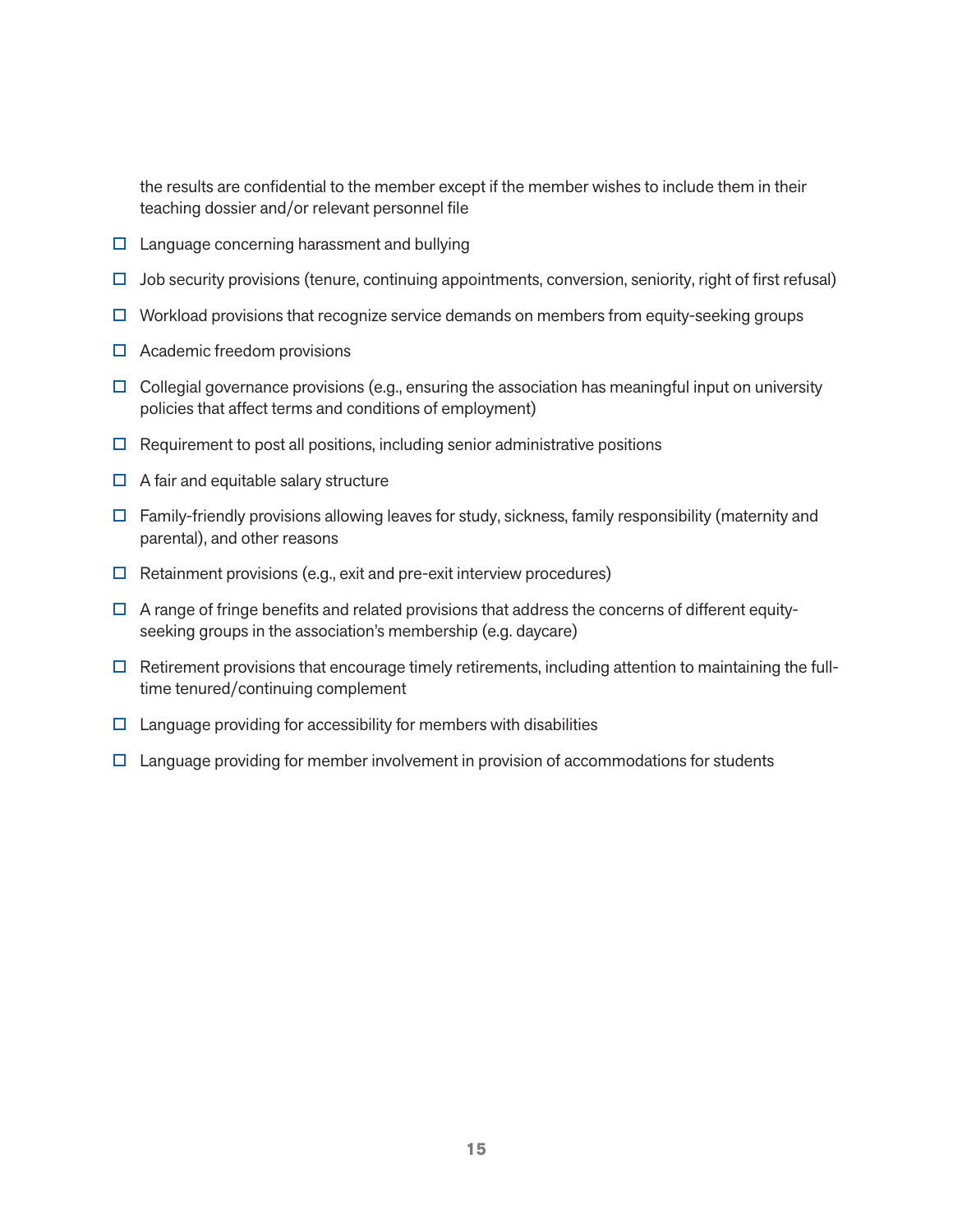## **Developing bargaining proposals and negotiations checklist**

#### **Preparation**

Make sure you have reviewed the **OCUFA Employment equity primer** (2022) and reach out to OCUFA's bargaining support staff at bargaining@ocufa.on.ca. Review your processes and planning for the development of bargaining proposals and negotiations for the inclusion of the following items in the checklist. If the item has been completed or addressed, check the box. If the item is incomplete or needs improvement leave the box unchecked.

## **Pre-bargaining**

- □ Complete the current **Current collective agreement checklist** [above]
- $\Box$  Review OCUFA and CAUT's bargaining advisories and bargaining manual.
- $\Box$  Process for creation of bargaining team includes equity considerations as well as job classifications and requisite skills
- $\Box$  Process for creation of support committees includes equity considerations as well as job classifications and requisite skills
- $\Box$  Preparation of bargaining team includes equity training/education
- $\Box$  Research includes all aspects of equity considerations, monetary and non-monetary, following equity review of current collective agreement as per the **Current collective agreement checklist** (in addition, research to include equity lens with respect to bargaining notes from last round; grievances; letters of understanding; joint committee with employer; employer policies; equity and other demographic profiles of membership; appointment letters; legislative and public policy changes; comparator analysis; review of collective agreement; review of CAUT and OCUFA resources—model clauses, bargaining advisories, collective agreement database, benefits surveys, salary data, librarians survey)
- $\Box$  Preparations for bargaining by the executive includes alliance building with equity-seeking groups

### **Consultation, mandate and proposal development stages**

- $\Box$  Consultation of membership includes equity considerations for communications, bargaining survey(s), and meetings with membership groups
- $\Box$  Equity considerations, including equity-specific bargaining priorities, are a component of the development and membership approval of the mandate (bargaining objectives in principle)
- $\Box$  Equity considerations are a component of the development of the proposals to take to the negotiating table
- $\Box$  Bargaining survey(s) include questions for members to voluntarily disclose identity-based information, such as gender, race, sexuality, disability, or other identities.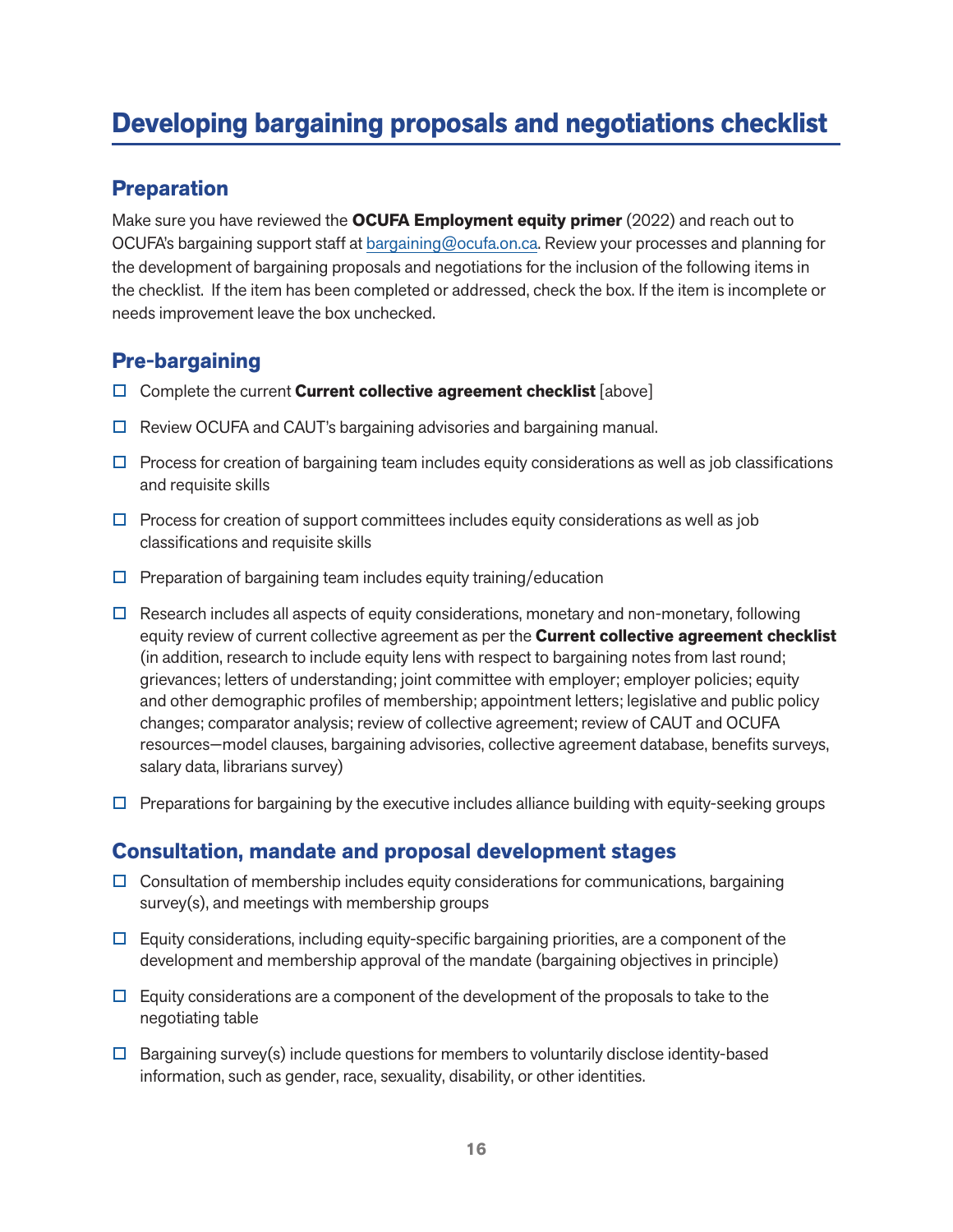## **Negotiations stage**

- $\square$  Chief Negotiator to prioritize equity mainstreaming
- $\square$  Communicate priority of mainstreaming equity to employer
- $\Box$  Identify additional member to track equity progress along with all other tracking
- Communicate progress on equity mainstreaming to executive and membership at all stages of negotiations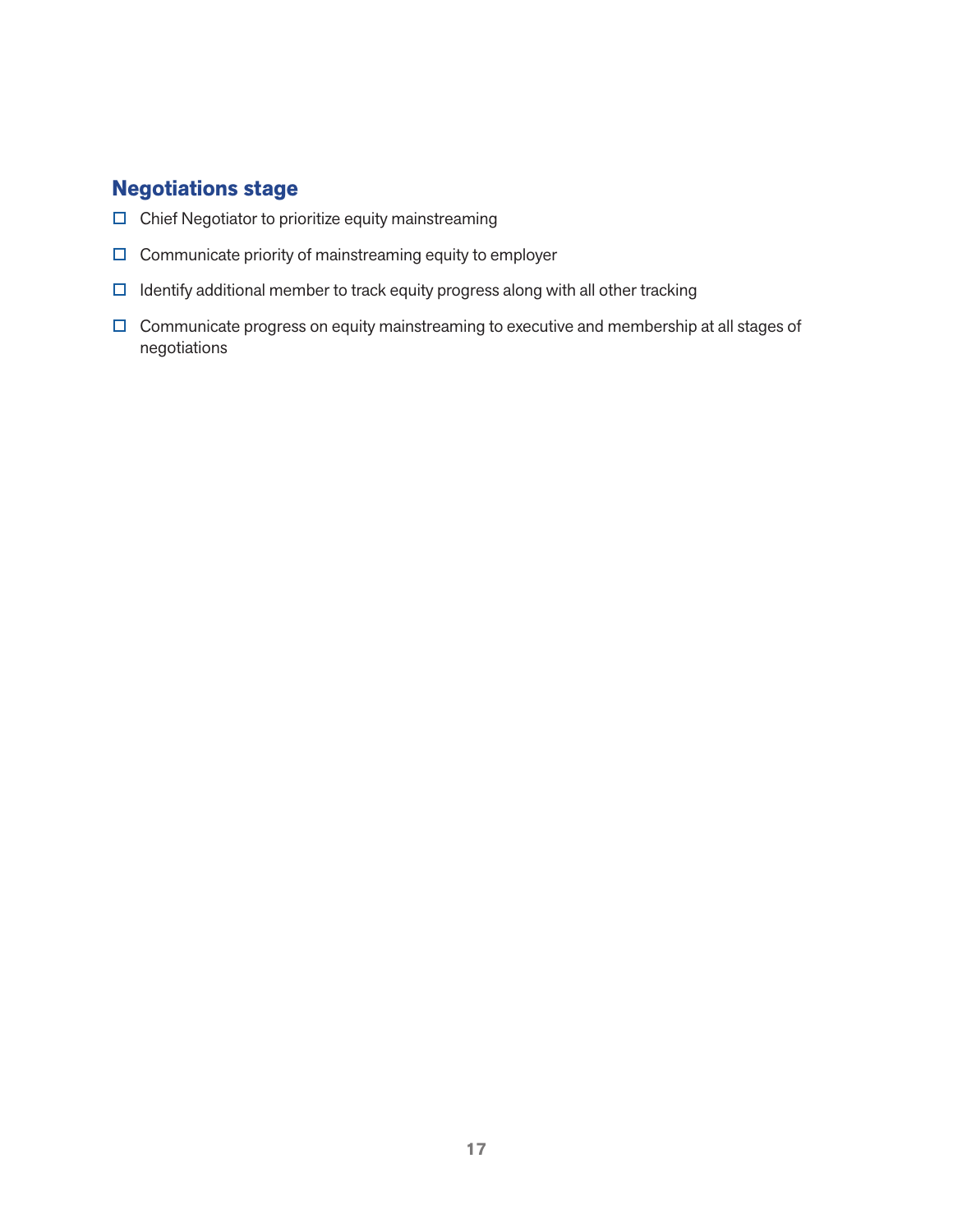## **Labour-management committee checklist**

#### **Preparation**

Make sure you have reviewed the **OCUFA Employment equity primer** (2022) and reach out to OCUFA's bargaining support staff at bargaining@ocufa.on.ca. Then review and identify equity-related collective agreement administration items that union has a responsibility to monitor and enforce throughout the year and review meeting agendas for inclusion of the following checlist items at appropriate times throughout the year. If the item has been addressed, check the box. If the item is unaddressed or needs improvement leave the box unchecked.

## **Overall**

- $\Box$  Hiring process
- $\Box$  The identification and elimination of unfavourable policies and practices currently in operation
- $\Box$  An equity representative on all personnel committees
- $\Box$  Equity training for all persons on those committees created with agreement of the parties
- $\Box$  The sharing of information after hiring (the review process)
- $\Box$  Comprehensive and mandatory orientation on procedural fairness in career decisions created by the parties
- $\Box$  Harassment and bullying
- $\Box$  Academic freedom and collegial governance provisions
- $\Box$  Requirement to post all positions, including senior administrative positions
- $\Box$  Implementation of family-friendly provisions—allowing leaves for study, sickness, family responsibility (maternity and parental), and other reasons
- $\Box$  Accessibility for members with disabilities
- $\Box$  Ensuring member involvement in provision of accommodations for students

#### **Structure**

- $\Box$  Process for selection of labour-management committee representatives from the executive includes equity considerations as well as job classifications and requisite skills
- $\square$  Preparation of executive includes equity training/education
- $\Box$  Research for discussions with administration includes all aspects of equity considerations depending on the agenda(s) for meeting(s)